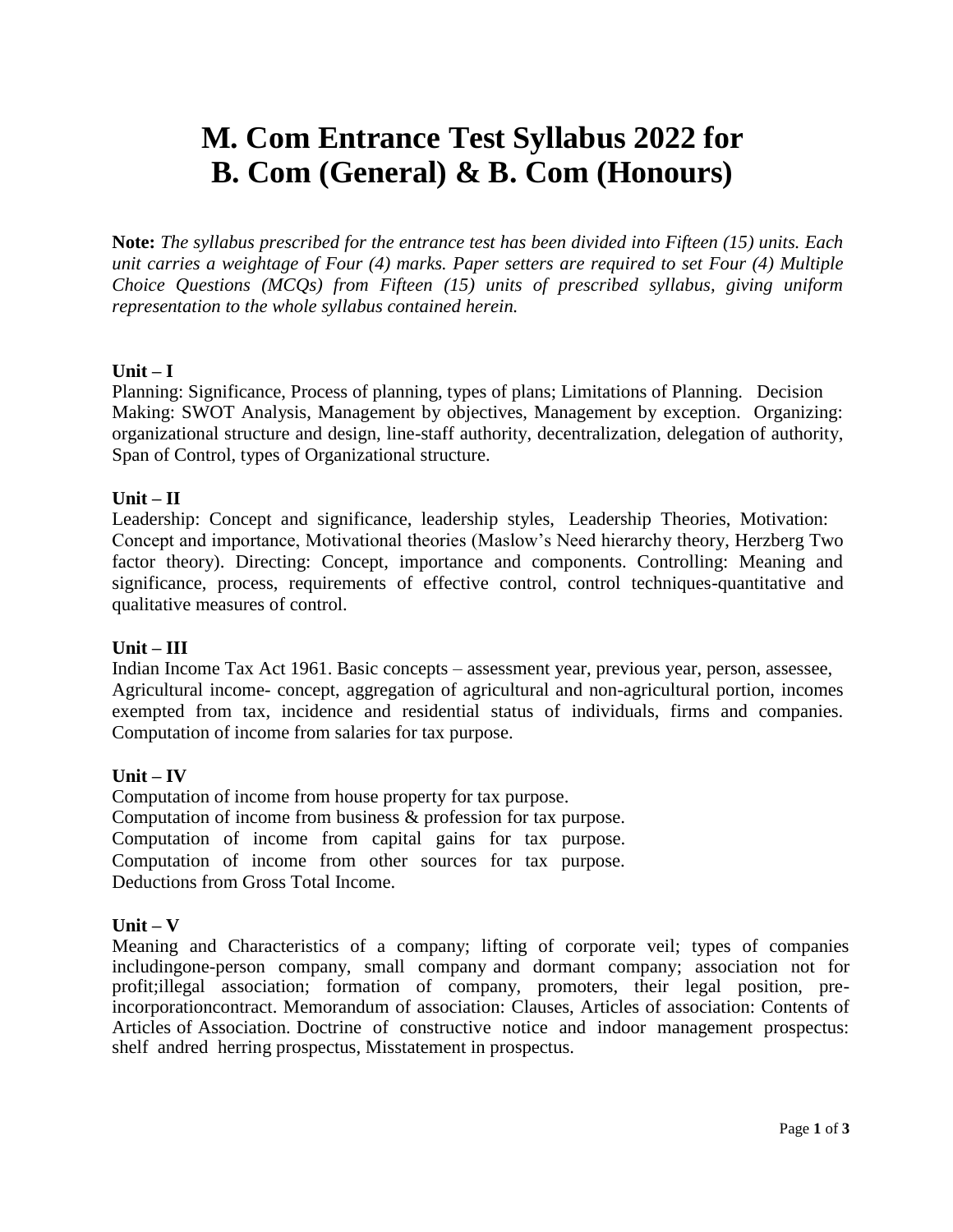## **Unit – VI**

Director: Qualifications, Disqualifications, types, powers and duties, appointment and removal,director identity number. Key managerial personnel. Types of meeting: Statutory meeting, AGM, Extraordinary General Meeting, BODs meeting, Class meeting. Committees of Board of Directors - Audit Committee, Corporate Social Responsibility Committee: Constitution and purpose. Winding Up - Concept and modes of Winding Up.

Insider-Trading, Whistle-Blowing - Insider-Trading; meaning and legal provisions; Whistleblowing: Concept and Mechanism.

## **Unit – VII**

Contract Act: Meaning and essential elements of a valid contract, types of contracts, performance of contracts, termination and discharge of contracts and its remedies, void agreements, quasi contracts.

The Sale of goods Act: Contract of sale, warranty and implied conditions in sales contract, sale as distinguished from agreement to sell, performance of contract of sale, rights of an unpaid seller.

## **Unit –VIII**

Negotiable Instruments Act: definition, nature, prerequisites and types of negotiable instruments, parties to negotiable instruments and their duties, rights and liabilities, special rules for cheques and drafts, dishonor of instruments, holder in course.

Salient Features of LLP. Differences between LLP and Partnership, LLP and Company. Incorporation Document. Incorporation by Registration.

## **Unit – IX**

Accounting: Concepts and significance, Accounting Cycle, Business entity concept, Going concern concept, money measurement concept, Dual aspect concept, Historical cost concept, Matching concept, Realization concept.

Accounting Conventions: Convention of Materiality, full disclosure, Consistency and conservatism. Indian Accounting Standards: Study of AS-1, AS-2, AS-3, AS -4, AS-5, AS-6, AS-7, AS-8, AS-9, AS-10, AS-11, AS-12, AS-13, AS-14, AS-15.

## $Unit - X$

Accounting for Hire-Purchase Transactions, Journal entries and ledger accounts in the books of Hire Vendors and Hire purchaser for large value items including Default and repossession. Consignment: Features, Accounting treatment in the books of the consignor and consignee. Joint Venture: Accounting procedures: Joint Bank Account, Records Maintained by Co-venturer of (a) all transactions (b) only his own transactions. (Memorandum joint venture account).

## **Unit – XI**

Accounting for Inland Branches: Concept of dependent branches; accounting aspects; debtors

system, stock and debtors system, branch final accounts system and whole sale basis system. Independent branches: concept- accounting treatment: important adjustment entries and preparation of consolidated profit and loss account and balance sheet.

## **Unit – XII**